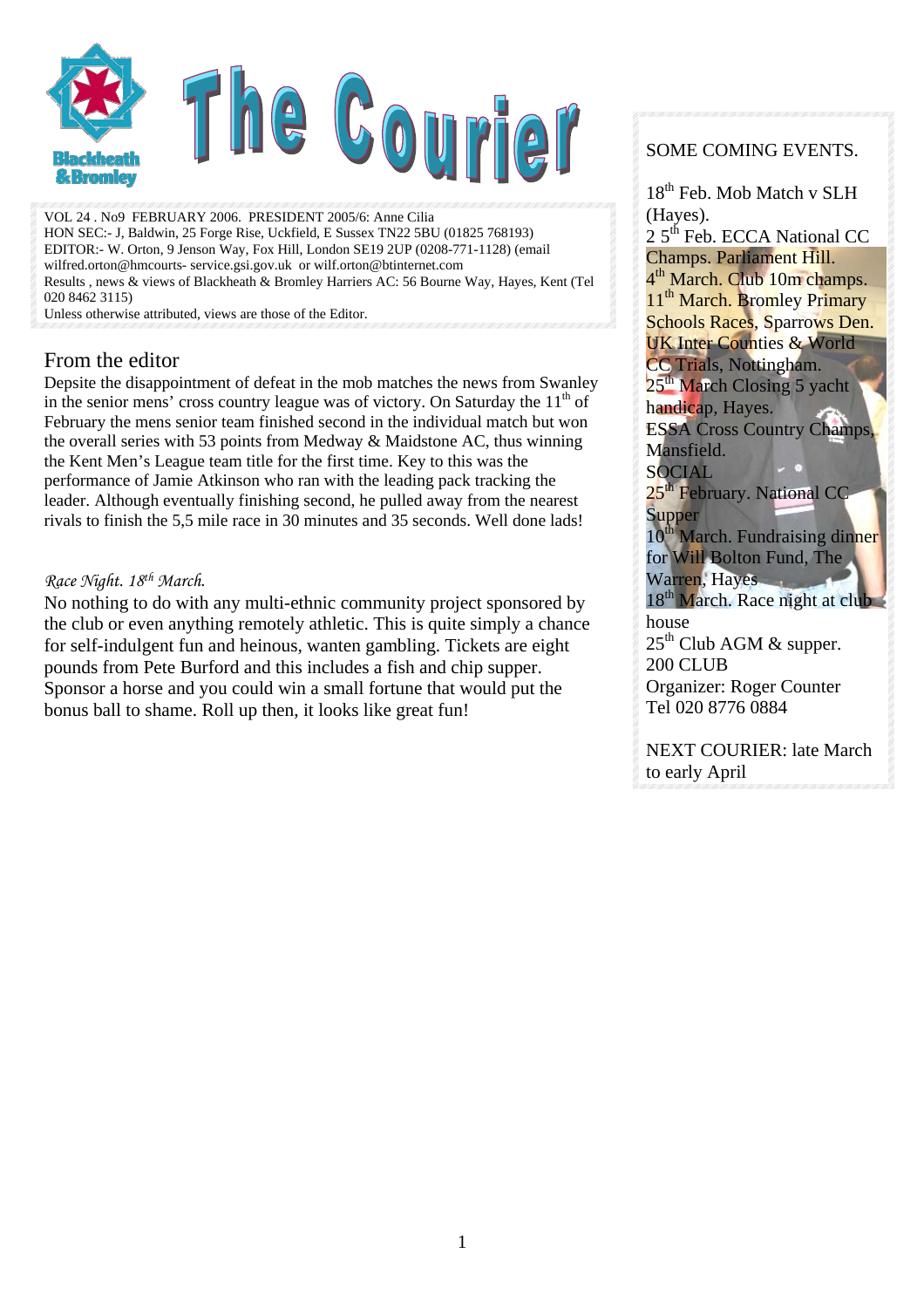### *Club AGM 25th March.*

After all the excitement of race night the club's AGM might not offer quite the same surprises although there's always the expectation of who will succeed the divine Anne Cilia as president. There will also be other changes as John Baldwin stands down as club secretary and other retirements from the Wine Committee. Hopefully there will be able replacements but do consider standing for election of the committee. This great club needs to be continually well organized and committeed.

#### STOP PRESS. MOB MATCH BLACKHEATH & BROMLEY v SOUTH LONDON HARRIERS 18/2/06.

At the time of going into press the mob match against South London Harriers took place on Saturday the 18<sup>th</sup>. Unfortunately we lost again by the narrow margin of 39 points (BBH 1989 v SLH 1950), despite another second place for Alex Gibbins in 46m 17s) and a fifth place from Nick Kinsey (who was also first veteran) , so the Nicholls cup goes back to Coulsdon. There were 44 runners scoring on either side and the Bennett handicap was won by Alistair Cliff in a net time of 36 mins 32 secs. After seven events the Bennett cup standings are 1. Gary Cook (264 points) from 2. Kate Pratten (258), joint 3rds Richard Hall and Wilf Orton (both 255) and 5<sup>th</sup> Andy Tucker (253). Full results in the next courier.

### *Poetry please!*

Courtesy of our club archivist I have agreed to include some classic verse on the subject of cross country which came to us from the collection of the late Harold Thompson. This long-lost epic lay from the 1930s has recently seen the dawn of day and is now recited for your inspiration to encourage all eligible runners for future mob matches. Here in its entirety is an epic tale of mud, misery and sheer guts:

### **THE LAY OF THE LAST HARRIER**

**The way was long, the wind was cold The harrier was infirm and old. His tattered shorts and jersey grey, Seemed to have known a better day. The last of all the Heathens he Was plodding on in misery, For welladay, the rest had fled, His faster friends were home – in bed And he, neglected and oppressed, Wished he were with them and at rest. No more he pranced with eager bound Or pattered lightly o'er the ground; No more at captain's firm request In every match a welcome guest, He elbowed others from his way And took the lead in every fray. Old times were changed, old manners gone Now Juniors led the club team home. The zealots of the coaches' class**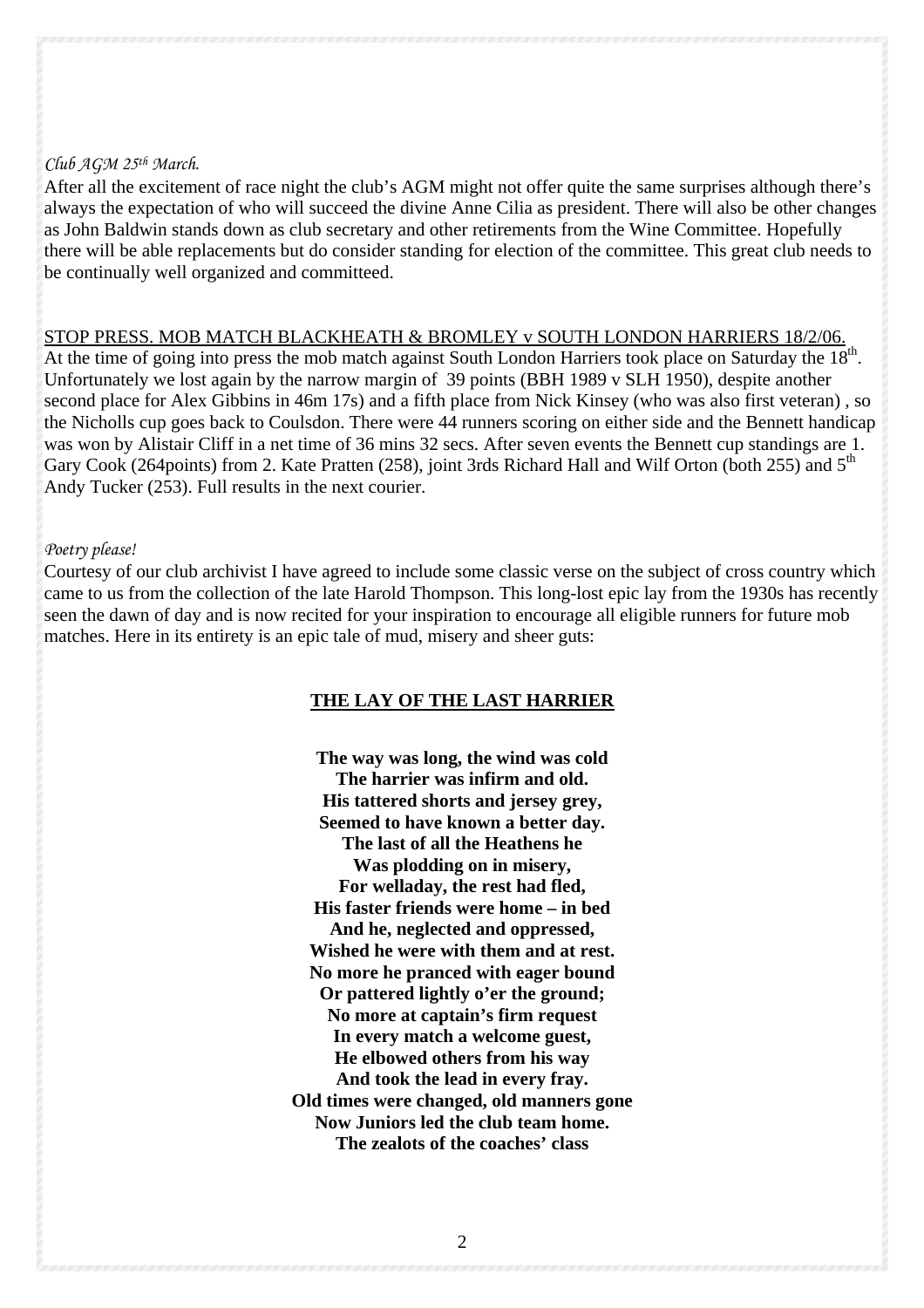**Called his efforts just a farce A wandering runner, tired and sore, He stumbled on with feet unsure And strained to contact at the rear The race he once had led full clear.**

**Ron had left him long ago With Ol' Dave Churchus well in tow And Steve and Shepo just close behind With Drew and Ponty in conflict twined O that Peel or J.R still did race Or Pirie or Pollard to save his face.** 

**He passed where Blackness' muddy track Leads to Layhams by fierce swtichback Up from Furze Bottom in mud and chalk He wished he dared but stop and walk But on leaden legs he stumbled still With lungs near bursting, up the hill; As, light in head, he gained the brow A linnet sang on a blackened bough. The watchers who had chanced to wait To see each runner reach the gate Muttered perfunctory words of praise Then hurried back in cars to Hayes.** 

**Across flat fields and down he toiled Then up again through barbed wire coiled; A ghastly sight there met him now -** 

**Acre on acre of stubbly plough; But what was that just in his sight It couldn't be a trick of light?** 

**His eyes did not deceive him quite It was a runner – dressed in white! How strong on man the urge of Hope Makes failing forces strangely cope**

**With obstacles that just before Had seemed to daunt for evermore. So was it now: his pace did quicken As shades of night began to thicken.**

**Over fields and muddy track The hunt was on: no holding back;** 

**The distance in between the two Got shorter as they homewards drew. A hundred yards – he was getting near The man in front looked round in fear. Now he too knows a race is on.** 

**They struggle each, all caution gone. Oblivious, they forget the Fox** 

3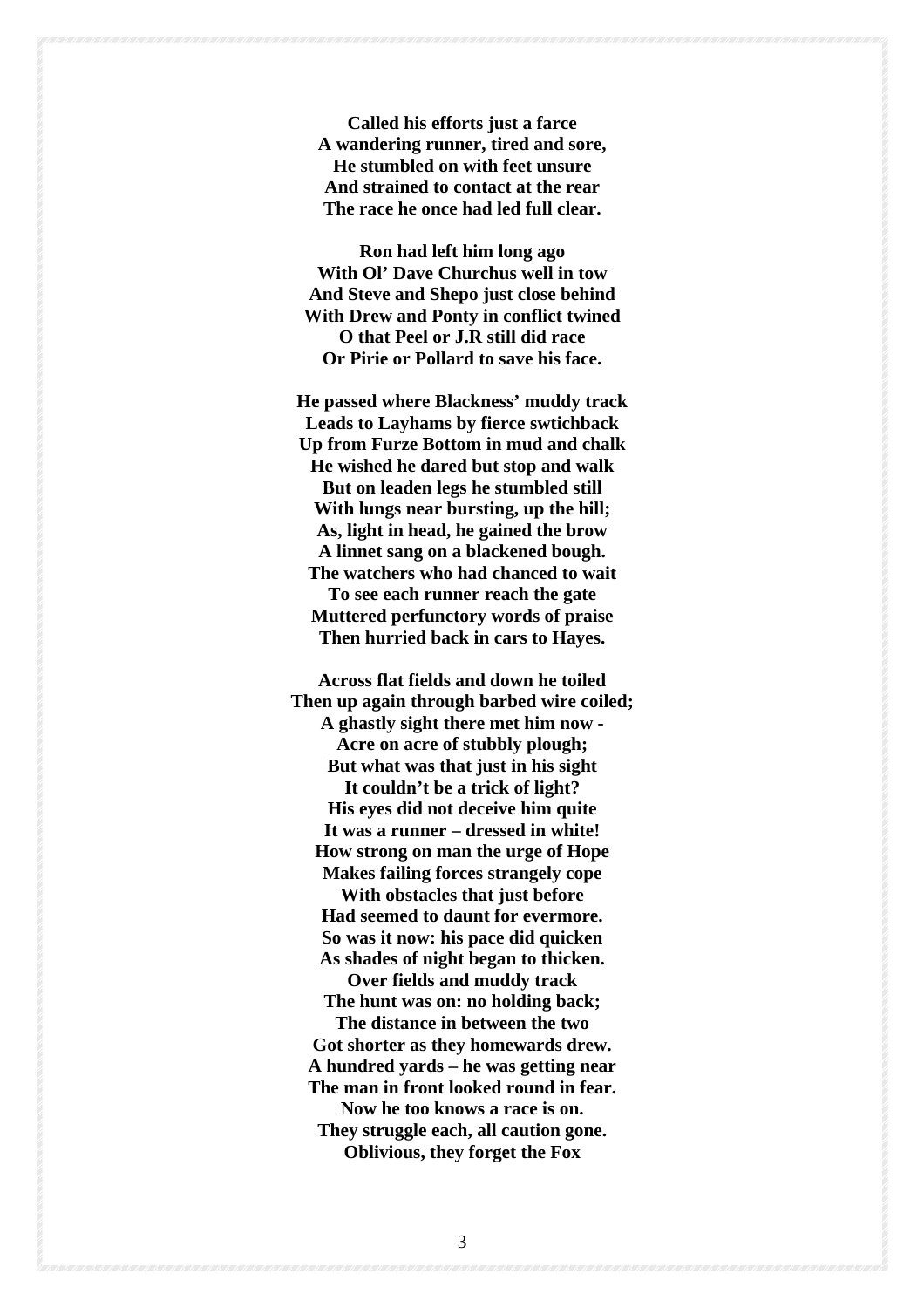**Until it takes its toll and knocks Them both aback with eyes a-pop To start again once at the top. As the breath comes back again It's but twenty yards between the men. For half a mile they struggle, then The twenty yards' reduced to ten, And when at last the road they reach They're neck and neck extended each. There but remains the dreadful path Where a quarter of a mile seems a mile and a half. And neck and neck they gasp and grin. The other runners cheer them in. The judges by the finishing booth Start in fright at the sigh uncouth As the man in black and the man in white Pass as the passing of day into night: No space between they come so fast The judges give them "Equal last".** 

**And did they after suffer pain? Perhaps they did, but they'd count it gain For in that pleasant aftermath When reclining in the bath, The thought of having done it all Makes all the other things seem small And may it ever be that way For that is why we've raced today.**

Black…lack..lack..lack..BlackHEATHHHHH!

### **The Courier February 2006. Results**

### *Road.*

### Marathons

 $4<sup>th</sup>$  September. Thanet Marathon. T. Brightwell (3:15.30) (1<sup>st</sup> over 50)  $11^{\frac{\text{th}}{\text{}}}\text{September.}$  Robin Hood marathon, Nottingham.  $4^{\text{th}}$  T. Dickinson (2:32.03)  $15<sup>th</sup>$  January. Genk Marathon, Belgium. D. King (3: 40)- B. Smith (3:52)- C. Poole (4:00)  $29<sup>th</sup>$  January. Elbe Tunnel, Hamburg Marathon.  $48<sup>th</sup>$  D. King (3:37.07)- 104<sup>th</sup> B. Smith (3:59.07)- C. Poole (4:00). *(Running on behalf of 100 Marathon Club GBR)*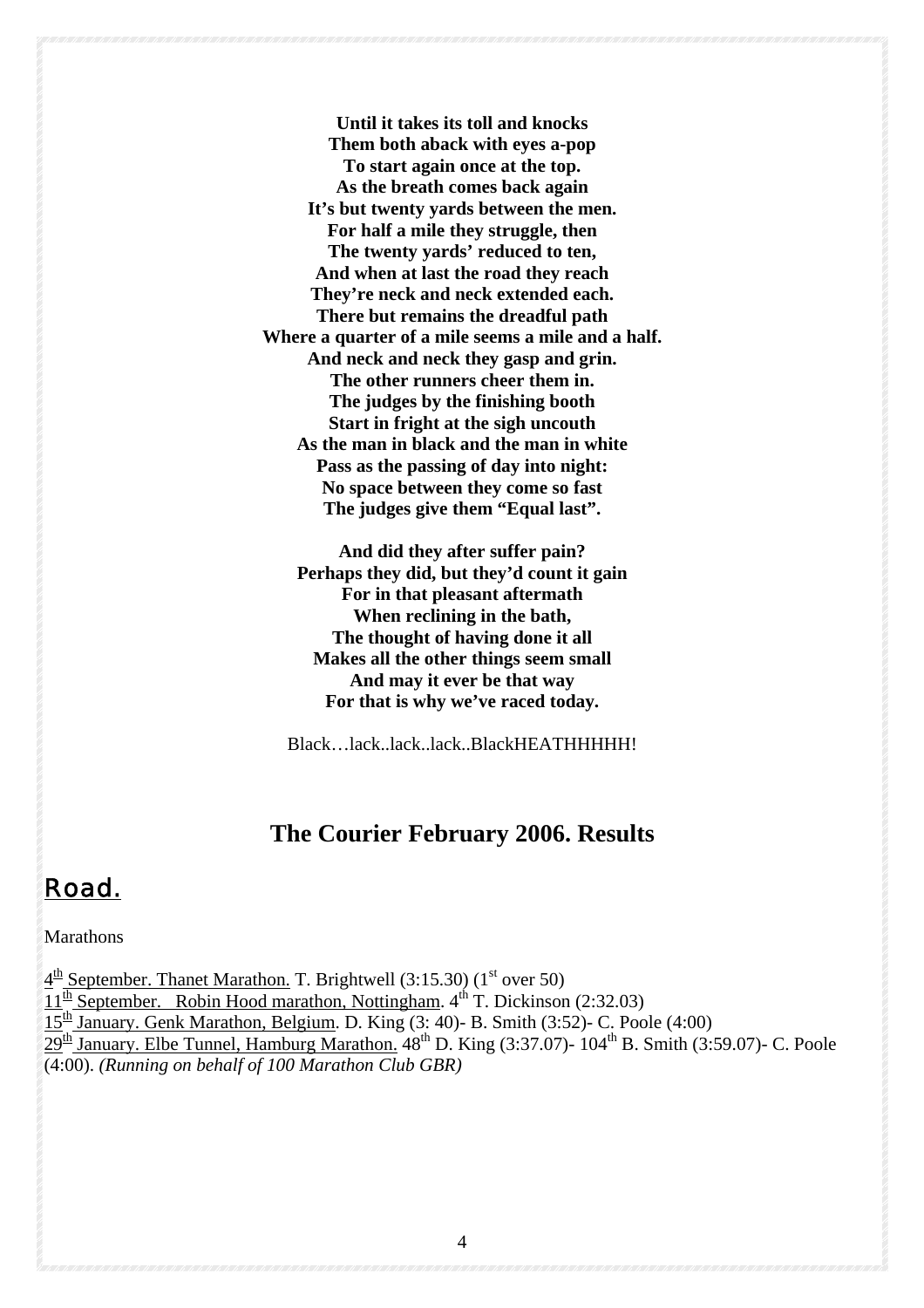Other distances

 $11<sup>th</sup>$  December. Swanley Christmas Caper (4.2m)  $1<sup>st</sup>$ . P. Tucker (22.53).

 $18<sup>th</sup>$  December. Gaston Roelants 10km. D. Ryan (35.00)- D. Griffin (36.00).

29<sup>th</sup> January. Barretts Canterbury 10m. (inc. Kent County Championships): 17<sup>th</sup> S. Smythe (58.59)- 209<sup>th</sup> J.E Turner (1:13.34)- 302nd . D. Leal (1:17.28)- 259th . M. Longstaff (1:17.32) *(alias Steve Wright running for Orpington Road Runners)* 

Orpington Road Runners winter 10k & 5 mile Handicap Series. *(finishing time/actual time)* 8<sup>th</sup> November. 10km. 35th. R. Griffin (49.21)- 37th M. Longstaff (49.50/*46.50*)- 39th D. King (50.18/*45.18*)- 71st P. Lovell (56.30/*51.30*).

13<sup>th</sup> December 10km. 26<sup>th</sup> D. King (49.18/44.18)- 40<sup>th</sup> M. Longstaff (49.53/46.53)- 46<sup>th</sup> P. Lovell (51.09/*50.09*)- 50th R. Bennett (52.38/*47.38*)- 52nd R. Griffin (52.59)

10th January. 5 miles. 35th A. McDonough (50.08/*45.08*). 10km. 52nd M. Longstaff (51.39/*48.39*)- 64th P. Lovell (53.49/*52.49*).

14th February. 10km. 24th A. McDonough (50.08/*45.08*)- 33rd M. Longstaff (51.19/*48.19*).

5th February. Loughton AC London Open Walks meeting, Victoria Park. 10km. 4th. R. Bain (47.33)(1st junior finisher) : Womens 5km. 5th C. O'Rawe Hobbs.

## *Cross Country.*

10th December Kent County Athletics Vets and Clubmans Championships Goodnestone Park, Canterbury **Vets M40 9500m -**4. A Camp (33:41)- 7. R Smith (34:19) -24. M Ellison (37:09)-35. M. Reeve (38:39) (Winner *A Farqharson (KENT) 33:10)( team postion 3rd 70 points) ;* **Vets M50 9500m**; 2. T. Soutar (35:31)- 9. Hamilton (36:41)-12. G Coates (37:54)- 23. R Brown (40:12)- 24. T Brightwell (40:38)- 25. C Pike ( 40:49) *(team position 2nd with 23 points)* : **Vets M60 5000m** 3. M Cronin (21:38)- 18. P Shepheard (29:56) **Vets W35** 2. M. Porritt (22:16)- 4. A. Cook (22:53)- 10. D. Osborn (24:33)- 14. T. Emery (27:42)- (*team position 2nd with 16 points) :* V**ets W45 5000m.** 9. A. McDonough (24:16)- 16. A Cilia (26:08)- *(team position 2nd with 23 points).* 

11th December. European Cross Country Championships, Tilburg. 35th M. Skinner (2<sup>nd</sup> GB finisher).

17th December. South of the Thames Championships. Wimbledon Common. 171. W. Orton (59.29).

 $18<sup>th</sup>$  December. Venta De Baros cross country 10km, Spain. 12<sup>th</sup> T. Dickinson (33.06)

 $27<sup>th</sup>$  December Cambridge Harriers 7.5 mile X-C Championship Joydens Wood 3. Pete Tucker (45:24)- 5. Alan Camp (47:02)

 $7<sup>th</sup>$  January (2006) Kent County Athletics Cross Country Championships - Wildernesse School, Sevenoaks **Senior Men.** 8<sup>th</sup> Jamie Atkinson (40:23)- 14<sup>th</sup> Peter Tucker (40:47)- 20<sup>th</sup> Alex Gibbins (41:48) –34<sup>th</sup> Alan Camp (43:33) – 41<sup>st</sup> Dave McKinlay (44:09) - 45<sup>th</sup> Roy Smith (44:29)- 47<sup>th</sup> Daniel Ryan (44:46) - 69<sup>th</sup> Mark Ellison (47:16) -112<sup>th</sup> Mick Jones (51:21) - 118<sup>th</sup> Darryl Hilliar (52:29)- 121<sup>st</sup> Richard Hall (52:43)- 163<sup>rd</sup> Andy Tucker (57:18) Winner Michael Coleman (Medway & Maidstone AC) 38:08 (Team position 4<sup>th</sup> with 162 points). **Junior Men 8000m** 5<sup>th</sup> Andrew Conway (30:41)- 6<sup>th</sup> Richard Daniel (30:47)- 22<sup>nd</sup> Dale Willis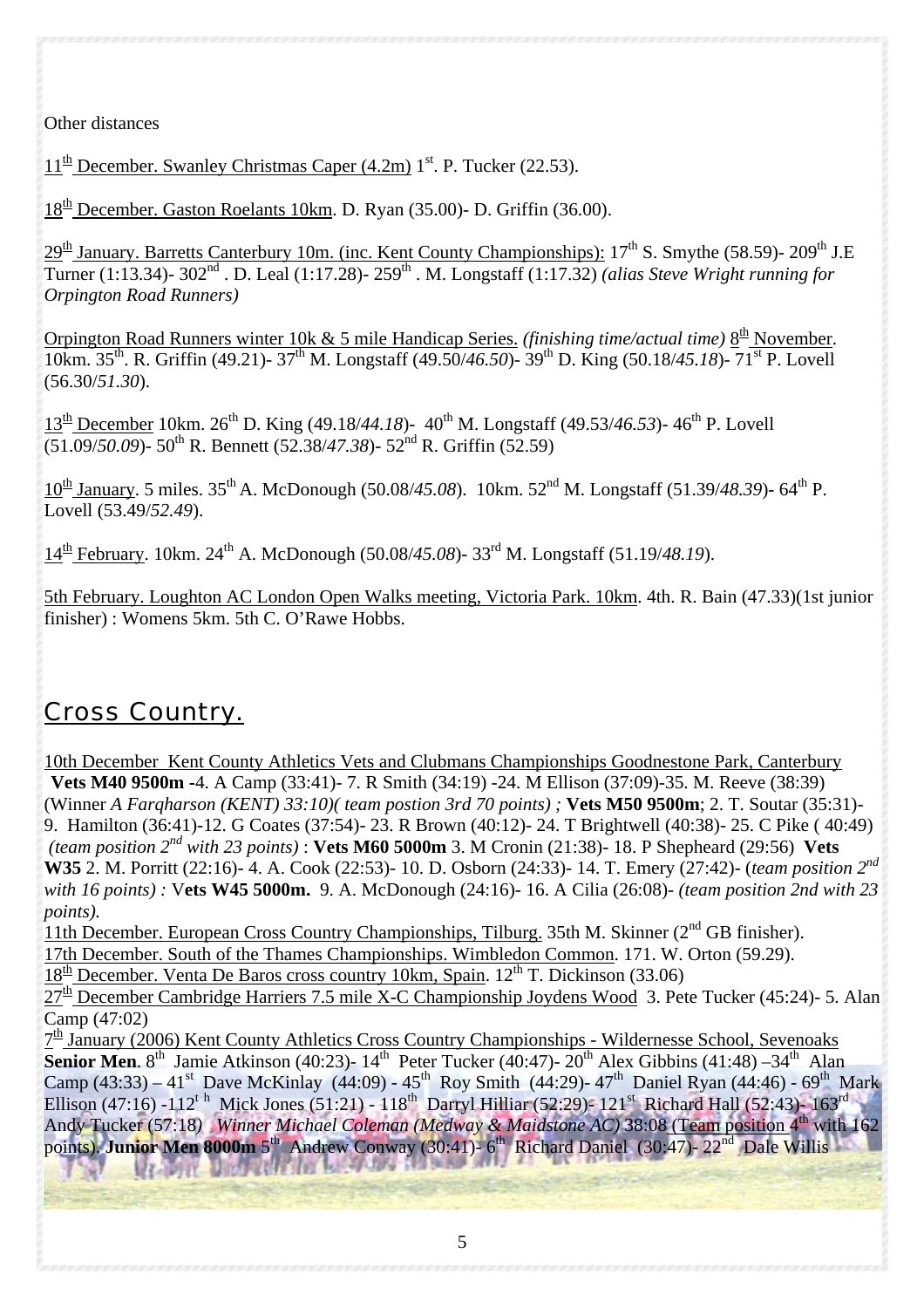(35:37)- 25th Thomas Sutton (37:46). Team finished **1st with 14 points**. **U17 Men 6000m** 5th Jonathan Vintner (20:06)- 8<sup>th</sup> Danny Brewer (20:22)- 9th Richard Davies (20:24)- 15<sup>th</sup> Alex Bruce-Littlewood (20:47)-21st Alistair Cliff (21:25)- 30th Samuel Simpson (22:22)- 35th Beau Szczepanski (23:13) (**1st with 37 points)**. **U15 Boys 4000m** 6<sup>th</sup> Stephen Cavey (13:10)-  $26^{th}$  Cameron Ward (14:58)-  $36^{th}$  Oliver Robinson (15:58)-37th . Calum Fraser (16:01) (**2nd with 105 points)**. **U13 Boys 3000m** 5th Hector Kurtyanek (11:22)- 7th Philip Sesemann (11:24)-  $10^{th}$  Robert Yates 11:30-  $17^{th}$  Oliver Taylor 11:47-  $20^{th}$  William Andrew (11:51)-  $24^{th}$ George Gregory (11:58)- 40<sup>th</sup> Gregory Proctor (12:32)- 58<sup>th</sup> Toby Robinson (13:43) **Senior Women 7000m** *winner Jenni Pereira (M&M) 23:38*; 7<sup>th</sup> Shavaun Henry (25:20) –10<sup>th</sup> Siobhan Budd (25:32)- 19<sup>th</sup> Fran Green (26:57)- 21<sup>st</sup> Bella Clayton (27:18)- 24<sup>th</sup> Kate Pratten (27:56)- 34<sup>th</sup> Annie McDonough (29:20)- 37<sup>th</sup> Kirsty Philip (29:32)- 40<sup>th</sup> Clare Lodwig (29:55)- 41<sup>st</sup> Abi Brown (29:56)- 43<sup>rd</sup> Diane Osborn (30:07) –51<sup>st</sup> Elle Harker (31:18)-  $64^{\text{th}}$  Anne Cilia (33:21)-  $65^{\text{th}}$  Carolina Jones-Baldock (33:24)-  $71^{\text{st}}$  Alison Jelly (35:24). *Team finished 2nd with 36 points* **U17 Women 4000m** 3rd Kate Murray (15:21)- 5th Rebecca Taylor (15:29)- 15th Lauren Smith (17:40) *Team position 1st with 23 points*. **U15 Girls 3500m:** 1st Amy Smith (12:16)- 3rd Amy De Matos (12:39)-  $6<sup>th</sup>$  Rebecca Smith (13:23)-  $20<sup>th</sup>$  Jenny Linker (14:59). *Team finished 1st with 10 points* **U13 Girls 3000m** Michelle Fewster (11:55)- 8<sup>th</sup> Danielle Critchley (12:28)- 24<sup>th</sup> Georgina Chew  $(13:57)$ - 30<sup>th</sup> Jessica Jones (14:19). *Team finished 3<sup>rd</sup> with 17 points.* 7th January. Amorbieta Cross Country 10.7km. 11th . M. Skinner 14th Janury. Great Edinburgh International meeting, Holyrood Park. Mens short course (4.3km). 5th S. Overall

(12.29)- 12th A. Raynor (12.51)

 $14^{\text{th}}$  January Exeter Arena 11,500m 37<sup>th</sup> C. Woodcock (48m 0s) (1st V60)

22nd January. Sherman Cup XC 10km. 109th. C. McEntee (41.51) *(for Heaton Harriers)*



28th January The Saucony South of England Cross Country Championships Bicton College, Exmouth U13 girls. 10<sup>th</sup> M. Fewster (11.38)- 25<sup>th</sup> D. Critchley (12.18)- 32<sup>nd</sup> S. Gordon (12.27)- 53<sup>rd</sup> E.Hook (12.56) (*team finished 2<sup>nd</sup> with 120 points*): <u>U15 girls</u>. 10<sup>th</sup> A. Smith (16.00)- 13<sup>th</sup> A. Dematos (16.29)- 19<sup>th</sup> R. Smith (16.41)-51st. C. Chambers (17.48) *(team finished 3rd with 93 points)*: U17 women. 72nd L. Smith : Junior women. 20th B. Proctor (21.34): Senior Women, 8k 59th Fran Green (34.28)- 90<sup>th</sup> Bella Clayton (36.22)- 99<sup>th</sup> Kate Pratten (36.48)-  $112^{th}$  Kirsty Philp (37.31) (14th team).-125<sup>th</sup> Clare Lodwig (38.08)- 130<sup>th</sup> Elle Harker (38.23)- 134<sup>th</sup> Annie McDonough (38.36)- 142<sup>nd</sup> Abi Brown (39.23)- 153<sup>rd</sup> Carolyna Jones-Baldock (39.57)- 182<sup>nd</sup> Anne Cilia (42.10). *(team finished 14<sup>th</sup>):* U13 Boys 31<sup>st</sup> J. Harding (11:11)- 36<sup>th</sup> H. Kurtyanek (11:14)- 43<sup>rd</sup> R. Yates (11:20)-  $44^{\text{th}}$  J. Clack (11:20)-  $59^{\text{th}}$  W. Andrew (11:35)- 61st P. Sesemann (11:37)- 74<sup>th</sup> G. Gregory (11:51)-100th G. Proctor (12:32) (*Team finished 4th with 154 points*) : U15 boys. 28th S. Carey (15.59)- 74th C. Ward (16.55)- 124<sup>th</sup> R. Evans (18.28)- 133<sup>rd</sup> O. Robinson (19.04)- D. Pigott (22.15) (team finished 16<sup>th</sup> with 357 points): <u>U17men</u>. 42<sup>nd</sup> A. Bruce-Littlewood (22.31)- 49<sup>th</sup> J. Vintner (22.43)- 93<sup>rd</sup> B. Szczepanski (24.40): Junior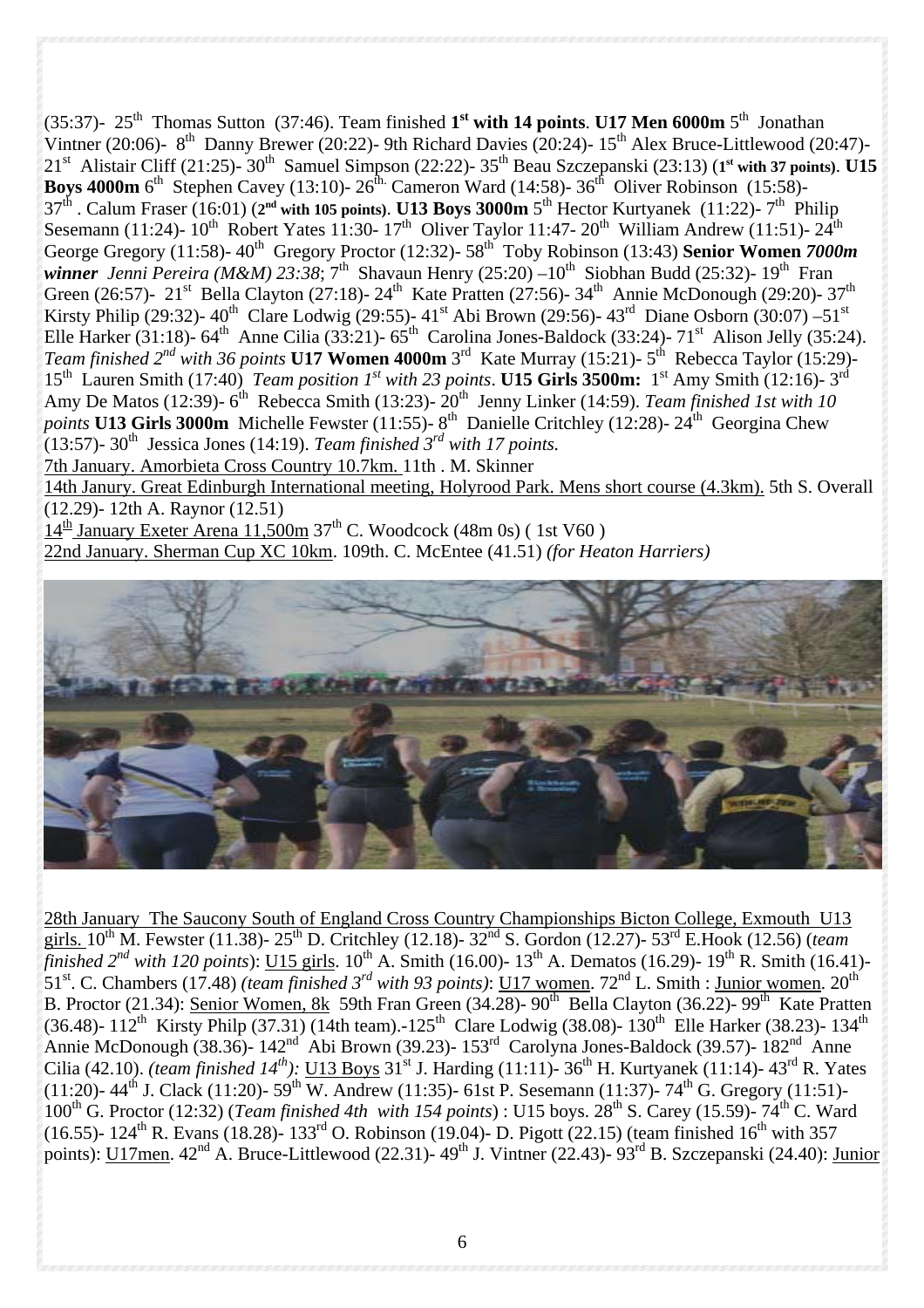Men. 25th J. Poole (28.54)–45th A. Conway (30.19) –51st R. Daniel (30.39) –77th D. Willis (34.30) *(Team Position 3<sup>rd</sup> with 223 points*): Senior men.  $44<sup>th</sup>$  A. Gibbins (53.15)-  $46<sup>th</sup>$  J. Atkinson (53.15)-  $93<sup>rd</sup>$  P. Tucker (56.11)- 153<sup>rd</sup> R. Smith (58.43)- 171<sup>st</sup> - D. Griffin (59.17)- 268<sup>th</sup> M. Ellison (1:03.30)- 338<sup>th</sup> R. Hall. (1:6.44) (*Team position 14th with 777 points).* 



We happy band of brothers. The senior mens' team at Bicton College

 $4<sup>th</sup>$  February. South of England Vets Cross Country Champs. Mad Bess Wood, Ruislip. Men's 9km.  $5<sup>th</sup>$  T. Soutar (35.42)- 29th G. Coates (39.17)(10th v55)- 50th R. Brown (42.07). *Blackheath & Bromley over 50 team 5th, 75 points.* Ladies 6km. 38th A. McDonough (27.12)- 49th H. Symmons (28.19)- 64th A. Cilia (29.26). (*Blackheath & Bromley team 3rd, 56 points).*

11th February. Kent mens' cross country Leauge, Swanley. 2nd J. Atkinson (30.35)- 9th J. Poole (32.25)- 10th M. Steinle ((32.39)- 20th E. Prendergast ((33.52)- 24th N. Gasson (34.58)- 25th R. Daniel (34.46)- 30th R. Smith (35.21)- 48th K. Daniel (37.03)- 56th C. Griffin (37.47)- 59th R. Hall (38.16)- 62nd G. Coates (38.36)- 89th L. Fioavanti (41.23)- 99th N. Barber (42.29)- 113th S. Eccles (46.24). *team position (on first 4 to score 2nd (on first 12 to score 2nd. 1712 points.)* 

### *Bennett Cup Events*

3rd December. Christmas Yacht handicap, Keston (net time/actual time)1. S. Gascoigne (23:34/ *44:09*)- 2. A. Atkinson (23:36/ 35:51)- 3 M. Salmon (24:08/*40:38*) -4 A. Cook (24:10/*39:40*) -5 C. Lodwig (24:39/ *41:04*) -6 R. Cliff ( 24:40/*38:00*) -7 A. Cilia (24:44/*44:14*) -8 J.R Turner (24:52/*39:37*) -9. D. Ko (24:53/*40:18*)- 10 A. Littlewood (24:54/*32:14*) – 11. D. Carton (25:12/*38:42*) -12. J. Copley (25:18/*45:18*) -13. M. Jones (25:28/ *34:53)* -14. D. Ellison (25:28/*33:43*) -15. G. Coates (25:34/ *34:28*) -16. R. Daniel (25:34/ *31:49*) -17. J. Bailey (25:37*/ 36:57*) -18. B. Power (25:40/ *38:20*) – 21. R. Hall (26:13/*37:28*) -22. A. Jelly (26:19/ *49:24*) -23. R. Brown (26:24/ *37:24*) -24. B. Fisher (26:29/ *40:14*)- 25. W. Orton (26:33/ *40:13*) -26. M. Longstaff (26:34/ *43:29*) - 27. C. Jones-Baldock (26:37/ *39:37*) -28. B. Bater (26:43*/ 33:43*) -29. C. Pike (26:47/*38:07*) -30. S. Hollingdale (26:52/ *45:37*) -31. K. Pratten (26:58/*39:38*) -32. M. Ellison (27:02/*35:17*) – 33. G. Cook (27:02/ *34:47*) -34. R. Drake (27:08/ *38:08*) -35. P. Shepheard (27:10/*52:30*) -36. A. Cliff (27:17/*33:47*)- 37. M. Cronin (27:33/*38:28*) -38. J. Mullet (27:34/*43:49*) -39. K. Daniel (27:39/*36:49*)- 40. J. Clare (27:47*/ 45:32*)- 41. J. Daley (28:00/ *38:40*)- 43. A. Tucker (28:18/*35:53*)- 44. J. Bennett (29:34/*44:49*)- 45. D. Churchus (31:25/ *58*:*05).*

14th January. Open 10km and vets cross country championships, Hayes (handicap times in italics) 1.A. Gibbins (36:50/*31:50*)-2. C. Osborne (38:40/*32:55*) -3. S. Holmes (39:08/*29:13*) –4. D. Griffin (39:21/*30:51*)- 5. R.Smith (V40)(39:27*/31:27*)-6. N. Gasson (40:41/*36:06*)-7. D. Ellison (41:21/*30:36*)-8. M. Ellison (41:25/*30:15*)- 9. A. Cliff (41:59/*32:04*)-10. C. Griffin (42:02/*34:12*)- 11. G. Williams (42:18/*30:53*)- 12. B. Bater (42:26/*33:31*)-13. G. Cook (42:28/*32:03*)- 14. G. Coates (42:31/*31:21*)- 15. M. Jones (42:38/*30:43*)-16. S. Pairman (42:42/*30:52*)- 18. A. Tucker (42:56/*30:46*)- 21. D. Beadle (44:20/*30:45*)- 25. C. Ward (45:06/*33:21*)- 26. R*.* Brown (45:09*/31:04)-* 27. J. Bailey (45:35*/32:25)-* 28. T. Sutton (45:40*/32:40)-* 29. R.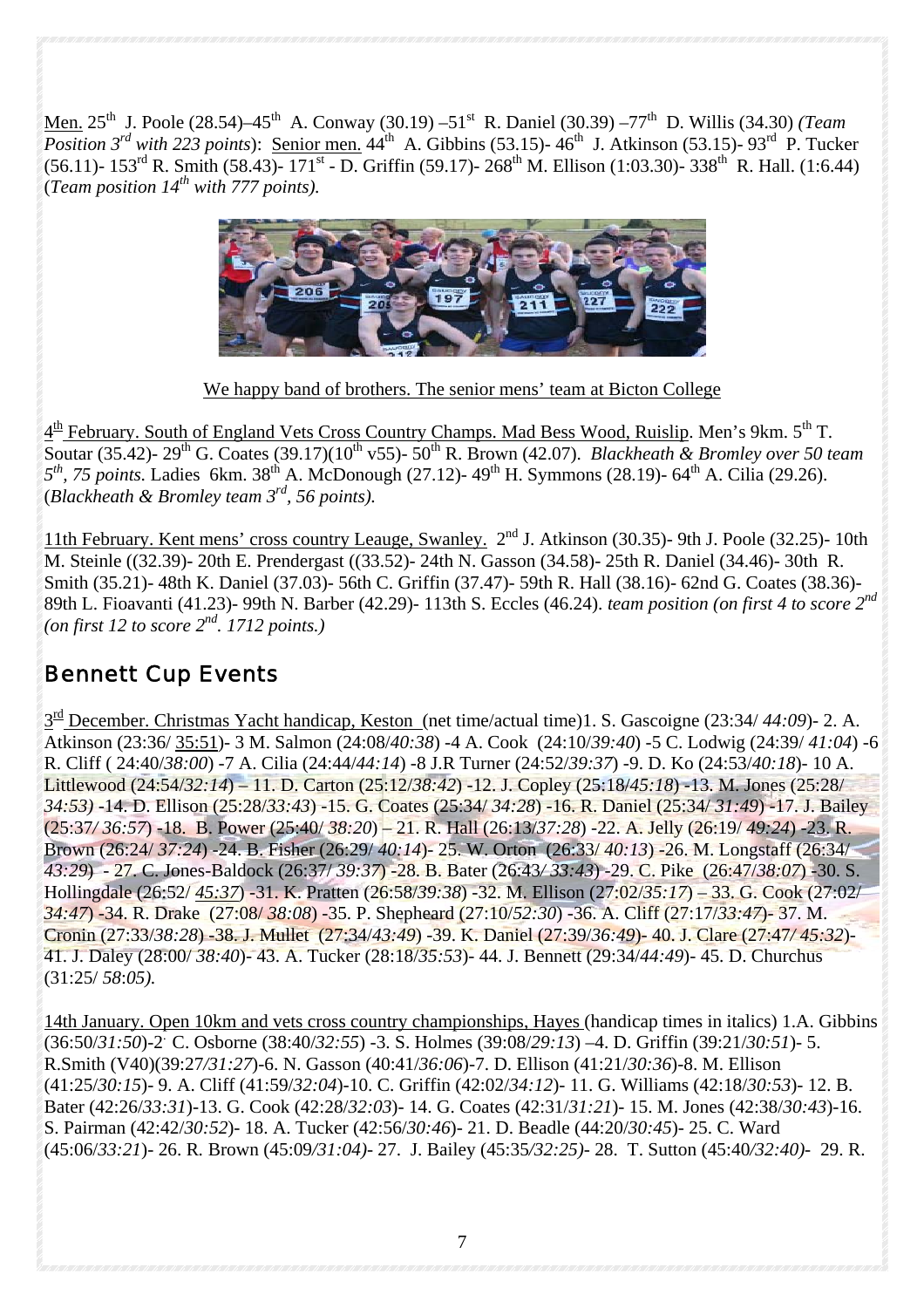Hall *(*45:45*/32*:*35*)- 30. M. Cronin (45:54/*30:09*)- 32. R. Penfold (Guest) (46:18)- 34. C. Pike (46:36/*31:21*)- 37. B. Sczcepanski (46:53/*35:13*)- 38. A. Seddon (Guest)(47:04)- 39. A. De Matos (47:16/*31:06*)- 41. R. Smith (47:18/*30:38*)- 42. B. Wetherilt (47:33/*31:33*)- 44. K. Pratten (47:41/*30:21*)- 46. N. Barber (48:18*/32:43*)- 49.D. Carton (48:49/*32:29*)- 52. B. Fisher (48:54/*32:09*)- 53. A. McDonagh (48:56/*31:06*)- 54. P. Mitchell (49:03/*36:03*)- 43. M. Salmon (49:26/*31:21*)- 58. A. Cook (FV35) (49:37/*33:07*)- 54. W. Orton (49:40/*33:00*)- 60. D. Lewis (50:11/*30:51*)- 64. N. Webb (51:53/*34:18*)- 66. M. Longstaff (V50) (52:25/*29:40*)- 68. J. Leeson (V40) (52:48/*32:03*)- 69. S. Eccles (V45) (52:5/*34:29*)- 70. C. Jones-Baldock (53:30/*36:50*)- 71. M. Russell (Guest) (V40)- (53:32)- 72. M. Compton (V50) (53:39/*33:24*)- 73. S. Haley (V40) (53:59/*34:09*)-74. C. Rowe (V50)(54:10/*33:00*)- 76. A. Cilia (FV45)(55:02/*32:02*)-78. M. Gasson (V50) (55:16/*31:11*)- 80. J. Clare (V60)(55:57/*31:27*)- 81. S. Hollingdale (V50)(56:15/*32:15*)- 83. A.Pontifex (V60)(56:47/*35:47*)- 86. J. Copley (V60)(57:29/*34:34*)- 87. M. Peel(V60)(57:53/*36:28*)- 90. F. Ward (V50)(1:04:05/*52:25*)- 91. N. Cross (FV65)(1:04:42/*35:42*)- 92. P. Shepherd (V60)(1:08:08/*36:08*)-93. D. Churchus (V70)(1:09:50/*32:25*)- 94. H. Morris (Guest)(1:09:57)-95. C. Unseld (Guest) (1:10:00).

Bennett Cup Handicap leading positions (h'cap times) 1. S. Holmes (29:13) (60 points)- 2. M. Longstaff (29:40(59)- 3. M. Cronin (30:09)(58)- 4. M. Ellison (30.36)(57)- 5. K. Pratten (30.21(56)- 6. R. Smith (30.38)(55)- 7. M. Jones (30.43)(53)- 8. D. Beadle (30.45)(52)- 9. D. Beadle (30.45)(52)- 10. A. Tucker (30.46)(51)- 11. D. Lewis (30.51)(50)- 12. D. Griffin (30.51)(49)- 13. S. Pairman (30.52(48)- 14. G. Williams (30.53)- 15. R. Brown (31.04)(46)- 16. A. De Matos (31.06)(45)- 17. A. McDonough (31.06)(44)- 18. M. Gasson (31.11)(43)- 19. M. Salmon (31.21)(42)- 20. G. Coates (31.21)(41).

### 21st January Ranelagh Harriers Mob Match, Petersham

1. A. Gibbins (42:44/ *35:14*)- 4. J. Thorpe (44:43/*35:43*)- 6. C. Osborne (45:21*/35:41*)- 8. S. Smythe (45:49/ *37:59)* –11. R. Smith (46:16/*35:21)*- 15. D. Griffin (47:12*/35*:*12*) –17. R. Hall (47:29/*37:34*)- 25. D. Ellison (49:25/*35:10*)-27. M. Ellison (49:29/*33:54*)- 30. G. Williams (49:51*/34:06*) –31. A. Tucker (49:53/*32:08*)- 33. G. Cook (50:08/*33:13*)- 35. C. Griffin (51:10/*37:35*)- 36. G. Coates (51:16/*35:31*) - R. Hall (52:33/*33:13*)- 42. D. Beadle (52:41/*32:31*)- 45. M. Reeves (53:10/*33:30*) - 48. R. Brown (53:30/*34:10*) –51. M. Jones (53:41/*35:56*)- 52. B. Davey (L) (53:50/*34:45*) - 53. B. Bater (54:01/*39:36*)- 56. F. Green (L) (54:22/*32:47*)- 57. J. Bailey (54:31/*35:36*)- 63. C. Pike (55:25/*34:55*) - 66. M. Cronin (56:00/*33:15*)- 68. K. Pratten (L) (56:27/*32:07*)- 70. P. Rogers (56:44/*36:39*)- 72. B. Wetherilt (56:54/*34:29*)- 76. D. Carton (57:30/*34:10*)- 77. J.R. Turner (57:40/*34:00*)- 79. C. Lodwig (L) (57:45/*33:00*)- 81. J. Phelan (57:57/*38:02*)- 83. M. Salmon (58:05/*33:00*)- 84. B. Fisher (58:09/*33:04*)-85. A. McDonough (58:24/*33:49*)- 87 A. Cook (L) (58:31/*32:41*)- 90. W. Orton (58:46/ *33:41*)- 92. D. Lewis (59:14/*32:49*)- 93. D. Leal (59:24/*43:29*)- 94. R. Walsh 59:53/ *36:08*)- 95. B. O'Gorman (1:00:10/*36:50*)- 98. D. Grace (1:00:36/*33:21*)- 103. N. Webb (1:01:01/*34:41*)-105. S. Haley (1:01:33/*30:38*)- 113. M. Longstaff (1:03:00/*33:25*)- 114. E. Fisher(L) (1:03:05/*42:20*)- 115. C. Jones-Baldock (L) (1:03:24/*40:29*)- 120. R. Bennett (1:03:39/*30:29*)- 121. M. Compton (1:03:56/*34:51*)- 123. J. Bennett (1:04:18/*32:18*)- 124. A. Cilia (L)(1:05:03/*32:38*) –125. J. Clarke(1:05:24/*31:24*) – 128. C. Rowe (1:05:48/*35:28*)- 129. M. Peel (1:05:56/*32:31*)- 130. M. Wade (1:06:00/*39:05*) –132. A. Pontifex (1:06:32/ *35:37*)- 133. C. Illingworth (1:06:39/*36:39*)- 134. J. Copley (1:06:43/*34:28*) –135. S. Hollingdale (1:08:12/ *34:37*) – 136. A. Edwards (1:08:59/*30:19*)- 137. M. Gasson (1:09:33/*36:23*). *Teams (Scoring 60 a side) 1 Ranelagh Harriers 3008 2 Blackheath & Bromley 4416* 

#### Leading Handicap times/positions

1. A. Edwards (30:19)(60 pts)- 2. R. Bennett (30:29)(59)- 3. S. Haley (30:38)(58)- 4. J. CLare (31:24)(57)-5. K. Pratten (L) (32:07)(56)- 6. A. Tucker (32:08)(55)- 7. J. Bennett (32:18)(54)- 8 D. Beadle (32:31)(53)- 9 M. Peel (32:31)(52)- 10. A. Cilia (L) (32:38)(51)- 11. A. Cook(L) (32:41)(50)-12. F. Green (L) (32:47)(49) –13. D. Lewis (32:49)(48)- 14. C. Lodwig (L) (33:00)(47)- 15. M. Salmon (33:00)(46)- 16. B. Fisher (33:04)(45)- 17. G. Cook (33:13)(44)- 18. R. Hall (33:13)(43)- 19. M. Cronin (33:15)(42)- 20. D. Grace (33:21)(41).